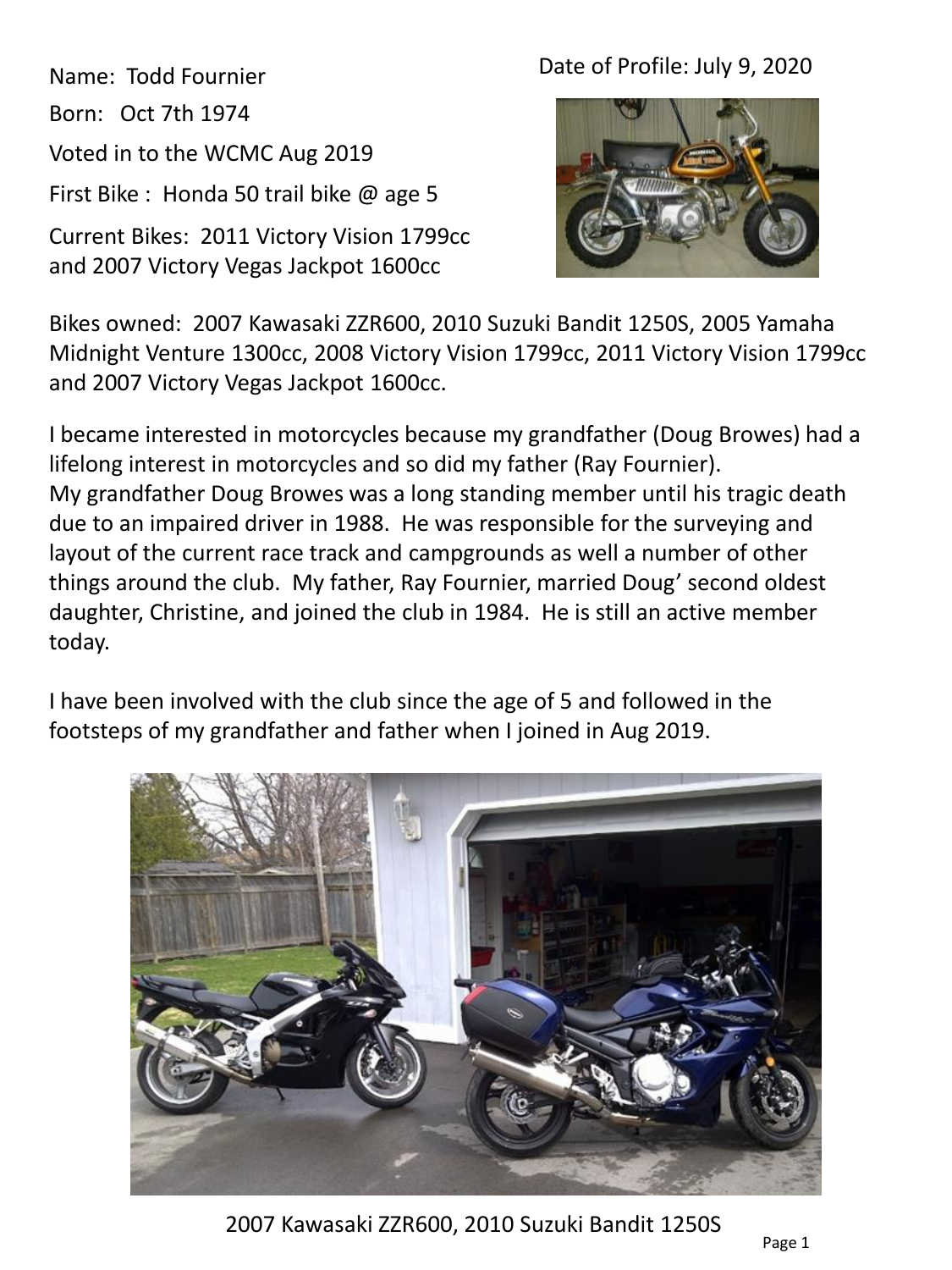

rd bike - 2005 Yamaha Midnight Venture 1300cc.



th bike - 2008 Victory Vision 1799cc on the left